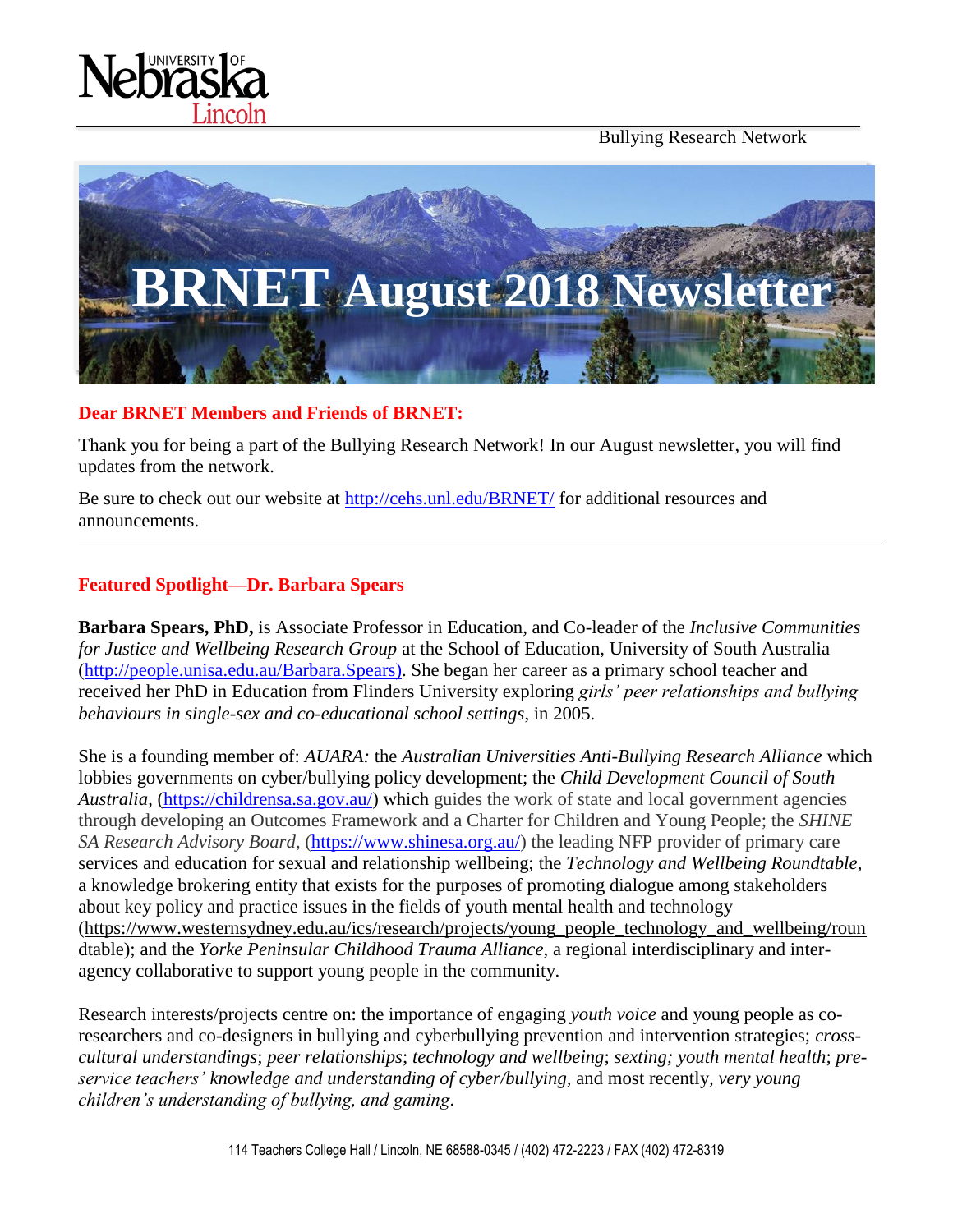With a particular interest in knowledge mobilisation and the translation of research to policy and practice, she has led the following major national projects: the review and update of the *National Safe Schools Framework,* which is the overarching wellbeing policy framework for all Australian schools *(*<https://www.education.gov.au/national-safe-schools-framework-0> *)*; the review of the *National Safe Schools Hub*, the online resource centre for NSSF policy [\(https://studentwellbeinghub.edu.au/\)](https://studentwellbeinghub.edu.au/); *A Public Health Approach to Sexting*; the *Youth Exposure to and Management of Cyber-Bullying Incidents in Australia study,* which informed the development of national policy and laws relating to cyberbullying in Australia [\(https://www.communications.gov.au/publications/research-youth-exposure-and-management](https://www.communications.gov.au/publications/research-youth-exposure-and-management-cyber-bullying-incidents-australia-synthesis-report-june-2014)[cyber-bullying-incidents-australia-synthesis-report-june-2014\)](https://www.communications.gov.au/publications/research-youth-exposure-and-management-cyber-bullying-incidents-australia-synthesis-report-june-2014)*;* and the five year *Safe and Well Online Study for the Young and Well Co-operative Research Centre:* [\(http://www.unisa.edu.au/Education-Arts](http://www.unisa.edu.au/Education-Arts-and-Social-Sciences/school-of-education/News-and-Events/News/Safe-and-Well-Online/)[and-Social-Sciences/school-of-education/News-and-Events/News/Safe-and-Well-Online/](http://www.unisa.edu.au/Education-Arts-and-Social-Sciences/school-of-education/News-and-Events/News/Safe-and-Well-Online/)*)* a research collaborative involving over 70 partners and end-users, exploring the use of technology to support mental health (Young and Well CRC).

#### **Selected Recent Publications: Book:**

Smith, P.K., Surandam, S., **Spears**, B., Blaya, C., Schafer, M., Sandhu, D. (Eds). (2018) *Bullying, cyberbullying and pupil well-being in schools: Comparing European, Australian and Indian Perspectives*. Cambridge University Press

[www.cambridge.org/9781107189393](http://www.cambridge.org/9781107189393)

#### **Chapters**

Langos, C., **Spears, B**., Taddeo, C., Ey, L., Carslake, T., Stretton, A., Sandhu, D., Sundaram, S. Bullying, law and pre-service teachers' perspectives: Australian and Indian contexts. (2018). In P.K. Smith, S. Surandam, **B. Spears**, C. Blaya, M. Schafer, D. Sandhu. (Eds). *Bullying, cyberbullying and pupil well-being in schools: Comparing European, Australian and Indian Perspectives.* (pp 285-314). Cambridge University Press.

**Spears**, C. Blaya, M. Schafer, D. Sandhu. (Eds). *Bullying, cyberbullying and pupil well-being in schools: Comparing European, Australian and Indian Perspectives.* (pp 208-235). Cambridge University Press.

Wotherspoon, A., **Spears, B.**, Sandhu, D. & Sundaram, S. Indian perspectives on bullying and cyberbullying: Documentary interviews with Dr Arun Di Panian, Dr Sonam Dullat, Dr Naina Sharma-Uppalm Rakshit Tandon. (2018). In P.K. Smith, S. Surandam, **B. Spears**, C. Blaya, M. Schafer, D. Sandhu. (Eds). *Bullying, cyberbullying and pupil well-being in schools: Comparing European, Australian and Indian Perspectives.* (pp 236-254) Cambridge University Press.

**Spears, B.A.,** Taddeo, C., and Barnes, A. (2018). Online social marketing approaches to inform cyber/bullying prevention and intervention: What have we learnt? In M. Campbell & S. Bauman (Eds). *Reducing Cyberbullying in Schools*. (pp 75-94) London, Elsevier. [https://www.elsevier.com/books/reducing-cyberbullying-in](https://www.elsevier.com/books/reducing-cyberbullying-in-schools/campbell/978-0-12-811423-0)[schools/campbell/978-0-12-811423-0](https://www.elsevier.com/books/reducing-cyberbullying-in-schools/campbell/978-0-12-811423-0)

Ey, L., & **Spears, B**. (2018). Early Childhood Knowledge and Understanding of Bullying: An approach for early childhood prevention. In P. Slee, G. Skrzypiec and C. Cefai (Eds.) *Child and adolescent wellbeing and Violence Prevention in Schools*. Routledge.

[https://www.routledge.com/Child-and-Adolescent-Wellbeing-and-Violence-Prevention-in-Schools/Slee-Skrzypiec-](https://www.routledge.com/Child-and-Adolescent-Wellbeing-and-Violence-Prevention-in-Schools/Slee-Skrzypiec-Cefai/p/book/9781138104785)[Cefai/p/book/9781138104785](https://www.routledge.com/Child-and-Adolescent-Wellbeing-and-Violence-Prevention-in-Schools/Slee-Skrzypiec-Cefai/p/book/9781138104785)

Wotherspoon, A. & **Spears, B**. (2018) Giving Voice: Using Creative Practice research and a Living Lab approach to understanding bullying and wellbeing in an Indian context. In P. Slee, G. Skrzypiec and C. Cefai (Eds.) *Child and adolescent wellbeing and Violence Prevention in Schools*. Routledge. [https://www.routledge.com/Child-and-](https://www.routledge.com/Child-and-Adolescent-Wellbeing-and-Violence-Prevention-in-Schools/Slee-Skrzypiec-Cefai/p/book/9781138104785)[Adolescent-Wellbeing-and-Violence-Prevention-in-Schools/Slee-Skrzypiec-Cefai/p/book/9781138104785](https://www.routledge.com/Child-and-Adolescent-Wellbeing-and-Violence-Prevention-in-Schools/Slee-Skrzypiec-Cefai/p/book/9781138104785)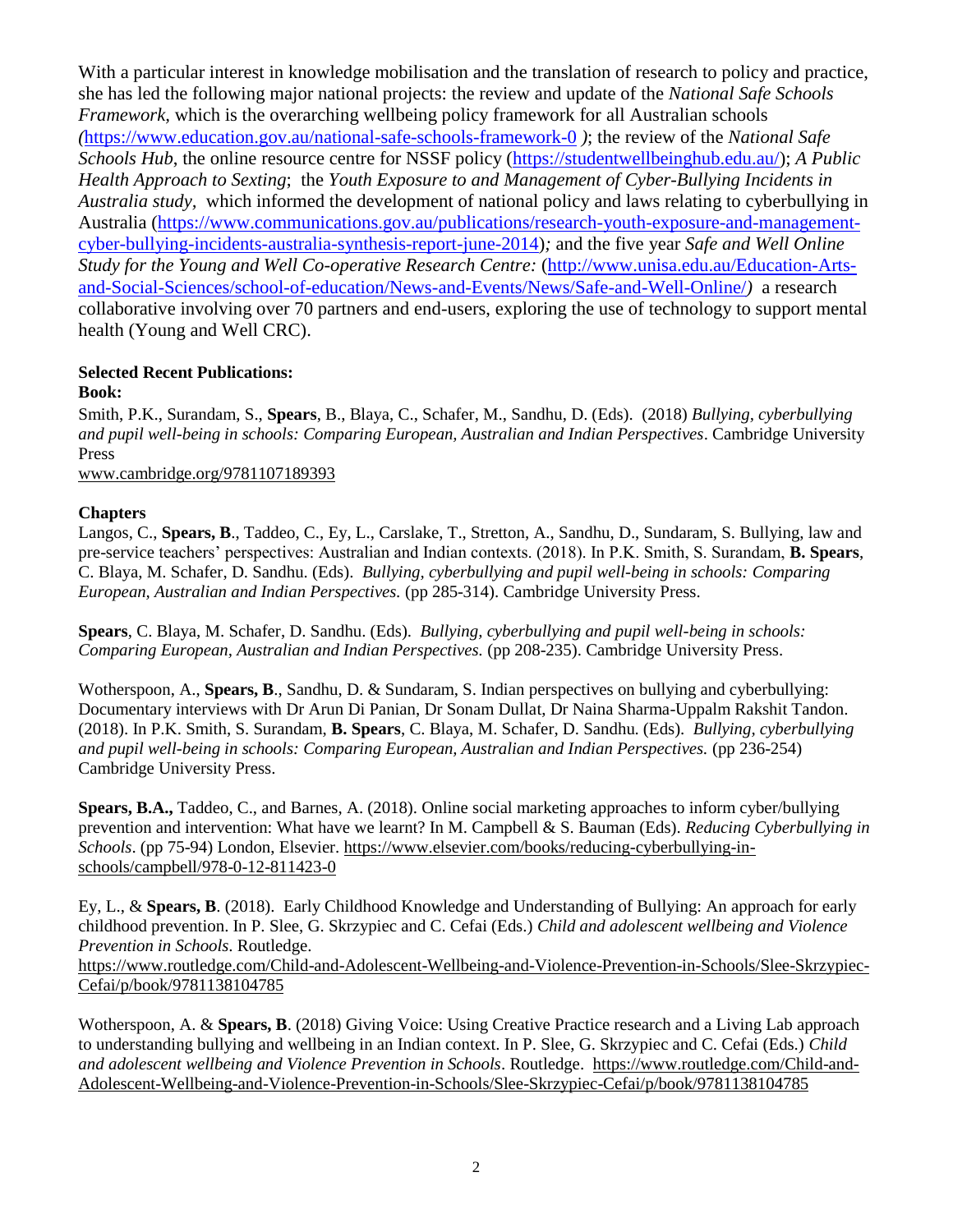#### **Journal Articles**

Lester, L., Waters, S., Pearce, N. & **Spears, B**. (2018) Pre-service Teachers: Knowledge, Attitudes and their Perceived Skills in Addressing Student Bullying. *Australian Journal of Teacher Education*

McLaughlin, L., **Spears. B. A.** & Taddeo, C. (2018). The Importance of Social Connection for Cybervictims: How Connectedness and Technology Could Promote Mental Health and Wellbeing in Young People *International Journal of Emotional Education* 10 (1), Special Issue: pp5-24.

Stretton, A., **Spears, B.A.,** Taddeo, C., & Drennan J. (2018). Help-seeking Online by Young People: Does the Influence of Other Matter? *International Journal of Emotional Education* 10 (1), Special Issue: pp 25-46.

**Spears, B.A**. (2018). Using Technology to Promote Mental health and Wellbeing in Children and Young People. Editorial. *International Journal of Emotional Education 10 (1), Special Issue: pp 1-4*

Ey, L-A, Taddeo, CM, **Spears, B.A.** (2015), 'Cyberbullying and Primary-School Aged Children: The Psychological Literature and the Challenge for Sociology', Societies, vol. 5, pp. 492-514. Open Access

**Spears, B.A.**, Campbell, M., Tangen, D., Slee, P.T. and Cross, D. (2015) Australian Pre-service Teachers' Knowledge and Understanding of Cyberbullying: Implications for School Climate. Special edition on School Climate and Cyberbullying. *Les Dossiers des sciences de l'éducation 30.*

# **BRNET New Members!**

BRNET has a current total of 203 members! Welcome to the BRNET, **Dr. Martin**!

Please send recommendations for potential BRNET members (i.e., faculty, researchers, and clinicians who are conducting research on bullying or related topics) to Drs. Shelley Hymel, Susan Swearer, or to [bullyresearchnet@gmail.com.](mailto:bullyresearchnet@gmail.com)

*If you have recently joined BRNET and have not yet provided your information, please send the following to [bullyresearchnet@gmail.com.](mailto:bullyresearchnet@gmail.com)*

- 1) contact information that can be posted on the website;
- 2) a brief biography of you and your work;
- 3) a list of current/ongoing projects in this area;
- 4) an annotated bibliography of your work in this area (i.e., full reference plus a few sentences about the work), and;
- 5) relevant web-based links you would like to share.

### **Friends of BRNET**

Friends of BRNET is a group of graduate students, administrators, parents, and individuals who are interested in learning more about the Bullying Research Network. Friends of BRNET receive our monthly e-newsletter. If you are interested in becoming a Friend of BRNET or want to refer someone to Friends of BRNET, please email Alia Noetzel, the BRNET Coordinator, at [bullyresearchnet@gmail.com](mailto:bullyresearchnet@gmail.com) with the following information: name, title, address, and email address.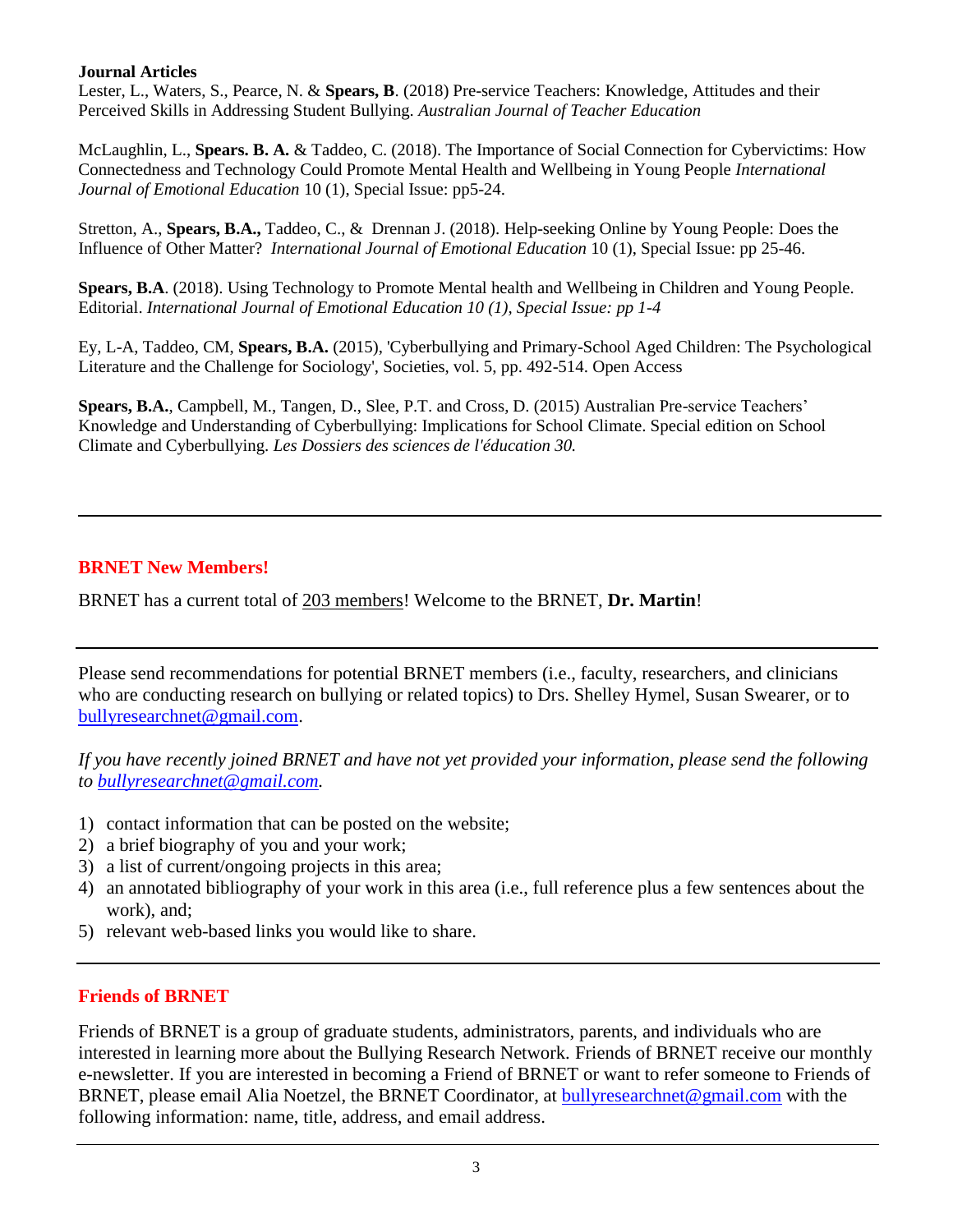# **BRNET Member Grant/Funding Announcements**

Receipt of funding facilitates the BRNET mission to conduct interdisciplinary research related to bullying and aggression, with particular attention being paid to the link between basic and applied research. Thus, the BRNET directors are excited to offer members a new opportunity to share grants (and other sources of funding) they have received for their research projects.

Funding varies across countries and is not limited to federal grants. If you are interested in sharing your grants or funding with other BRNET members, please send an abstract of the research funding along with the funding source to [bullyresearchnet@gmail.com](mailto:bullyresearchnet@gmail.com) and we will post the information on our website.

# **BRNET MEMBER ANNOUNCEMENTS**

# **(1) Paper of Interest by Dr. deLara**

A paper about childhood bullying, mental health, and relationships was recently published and you might find it interesting:

deLara, E. W. (2018). Consequences of childhood bullying on mental health and relationships for young adults. *Journal of Child and Family Studies*, 1-11. doi: 10.1007/s10826-018-1197-y https://link.springer.com/article/10.1007/s10826-018-1197-y

# **(2) Job Opening for Assistant Professor at Brock University**

The Department of Child and Youth Studies at Brock University invites applications for a probationary (tenure track) appointment at the rank of Assistant Professor, effective January 1, 2019. The position is subject to budgetary approval.

A scholar with a completed PhD in psychology or a related discipline within Social Sciences is preferred. The successful candidate must have a demonstrated record of successful research and teaching in one or more of these preferred areas in the contexts of children and/or youth: self-regulation, peer relationships, civility, temperament, social cognition, and/or aggression. Potential or demonstrated record in multi, inter or transdisciplinary scholarship will be an asset. Evidence of strong and innovative research methodology and teaching will be expected.

More details available at: https://brocku.ca/careers/posting/?id=2302.

### **(3) Several Papers of Interest by Dr. Tanrikulu and Colleagues**

Papers about bullying, cyberbullying, and school involvement in intervention were recently published and you might find them interesting. The articles are:

Tanrikulu, I. (2018). Teacher reports on early childhood bullying: how often, who, what, when and where. *Early Child Development and Care*, *1*, 1-13. doi:10.1080/03004430.2018.1479404 https://www.tandfonline.com/doi/abs/10.1080/03004430.2018.1479404

Tanrikulu, I. (2017). Cyberbullying prevention and intervention programs in schools: A systematic review. *School Psychology International*, *1*, 1-18. doi:10.1177/0143034317745721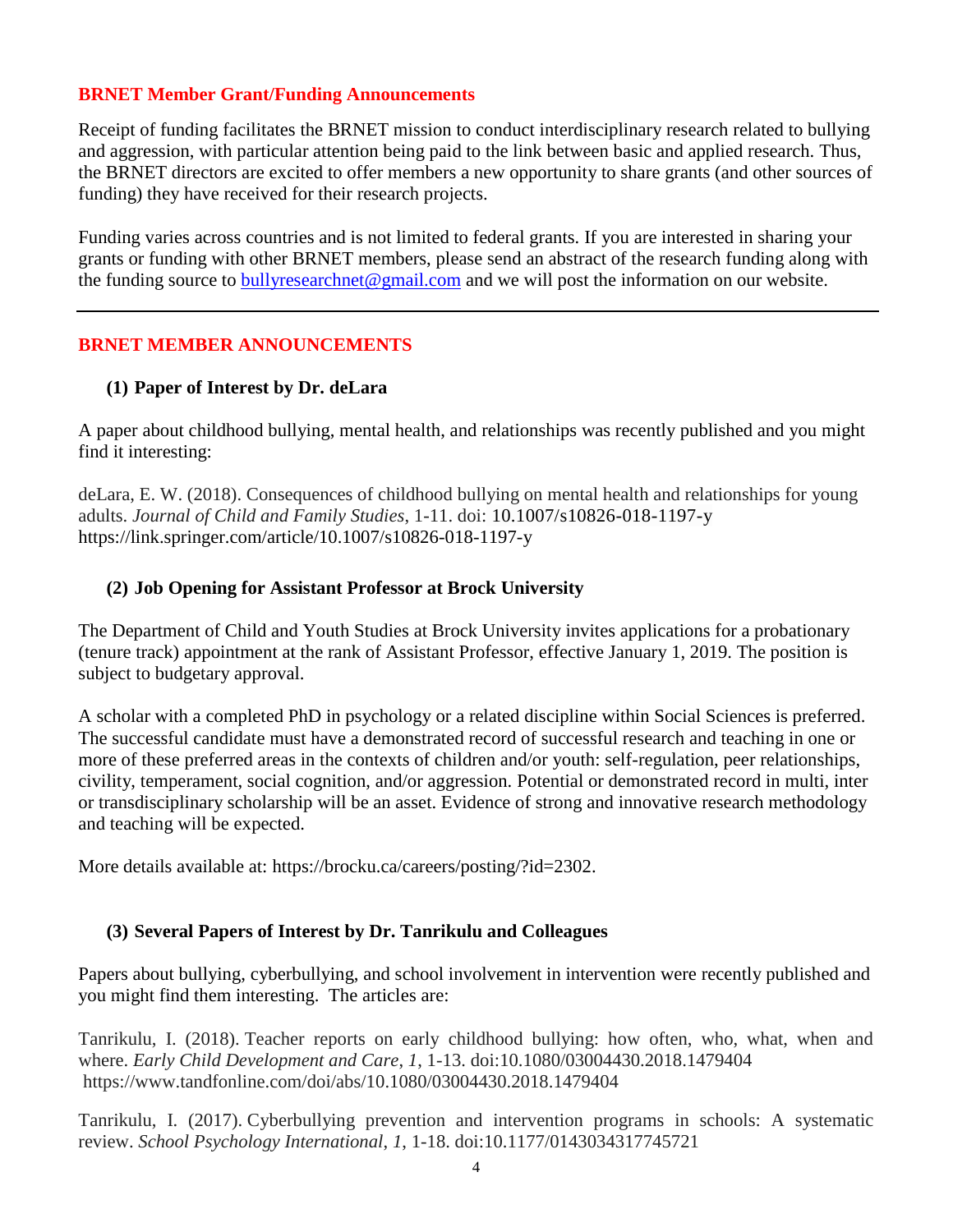http://journals.sagepub.com/doi/abs/10.1177/0143034317745721

Topcu, Ç., & Tanrıkulu, İ. (2017). Technological solutions for cyberbullying. In M. Campbell & S. Bauman (Eds.), *Reducing cyberbullying in schools, International evidence-based best practices* (pp. 33- 47). United Kingdom, Elsevier, Academic Press. https://doi.org/10.1016/B978-0-12-811423-0.00003-1 https://bit.ly/2kXpDT5

Topcu Uzer, Ç., & Tanrıkulu, İ. (2017). Cyberbullying prevention and intervention programs: A national systematic review. *Uludağ Üniversitesi Eğitim Fakültesi Dergisi [Uludag University, Journal of Faculty of Education]*, *30*(1), 1-17. http://dergipark.gov.tr/uefad/issue/29968/323367

# **(4) Paper of Interest by Drs. Huitsing and Monks**

In an early online open access publication in *Aggressive Behavior*, Drs. Huitsing and Monks investigated how victim-aggressor networks and defending networks in early childhood are interrelated. Their research shows that aggressors in early childhood defended other aggressors when sharing their targets of aggression, and the results further support the proposition that young aggressors are less strategic in targeting vulnerable victims than bullies in late childhood. See: https://onlinelibrary.wiley.com/doi/abs/10.1002/ab.21760

# **(5) "International Journal of Environmental Research and Public Health" Special Issue on Interventions to Reduce Bullying and Cyberbullying**

Apologies for any cross-listings.

The venue is a peer-reviewed, scientific journal that publishes articles and communications in the interdisciplinary area of environmental health sciences and public health. For detailed information about the journal, we refer you to [http://www.mdpi.com/journal/ijerph.](http://www.mdpi.com/journal/ijerph)

This Special Issue aims to document interventions against bullying, including cyberbullying, in schools or in other contexts. Besides being open to different contexts, we also welcome contributions from across the globe, including non-western countries. Failures are important and can be learnt from, as well as successes. The listed keywords suggest a few of many possibilities. Keywords: Bullying, Cyberbullying, Abuse, Harassment, Interventions, Schools, Colleges, Families, Residential homes, Workplace, Prisons, Armed forces, Resources, Victims, Perpetrators, Bullies, Bystanders.

Manuscripts should be submitted online at [www.mdpi.com](https://urldefense.proofpoint.com/v2/url?u=http-3A__www.mdpi.com_&d=DwMFAg&c=Cu5g146wZdoqVuKpTNsYHeFX_rg6kWhlkLF8Eft-wwo&r=cXoPjE5bhAYAw7UpUbU1OVNKQBjHq0uZTOrbgqFBDIg&m=810_TsHEn3jbrwALzp9RUWrCD-KRb_YI1ZJOtNmH_Yk&s=XWVwI2RZIjTS-_6guV1vVDEfgObo09h5NGZ3dtJbgao&e=) by registering and logging in to this website: https://susy.mdpi.com/user/login. Manuscripts can be submitted until the deadline. All papers will be peer-reviewed. Accepted papers will be published continuously in the journal (as soon as accepted) and will be listed together on the special issue website. Research articles, review articles as well as short communications are invited. For planned papers, a title and short abstract (about 100 words) can be sent to the Editorial Office for announcement on this website.

Submitted manuscripts should not have been published previously, nor be under consideration for publication elsewhere (except conference proceedings papers). All manuscripts are thoroughly refereed through a single-blind peer-review process. A guide for authors and other relevant information for submission of manuscripts is available on the Instructions for Authors page (http://www.mdpi.com/journal/ijerph/instructions). Submitted papers should be well formatted and use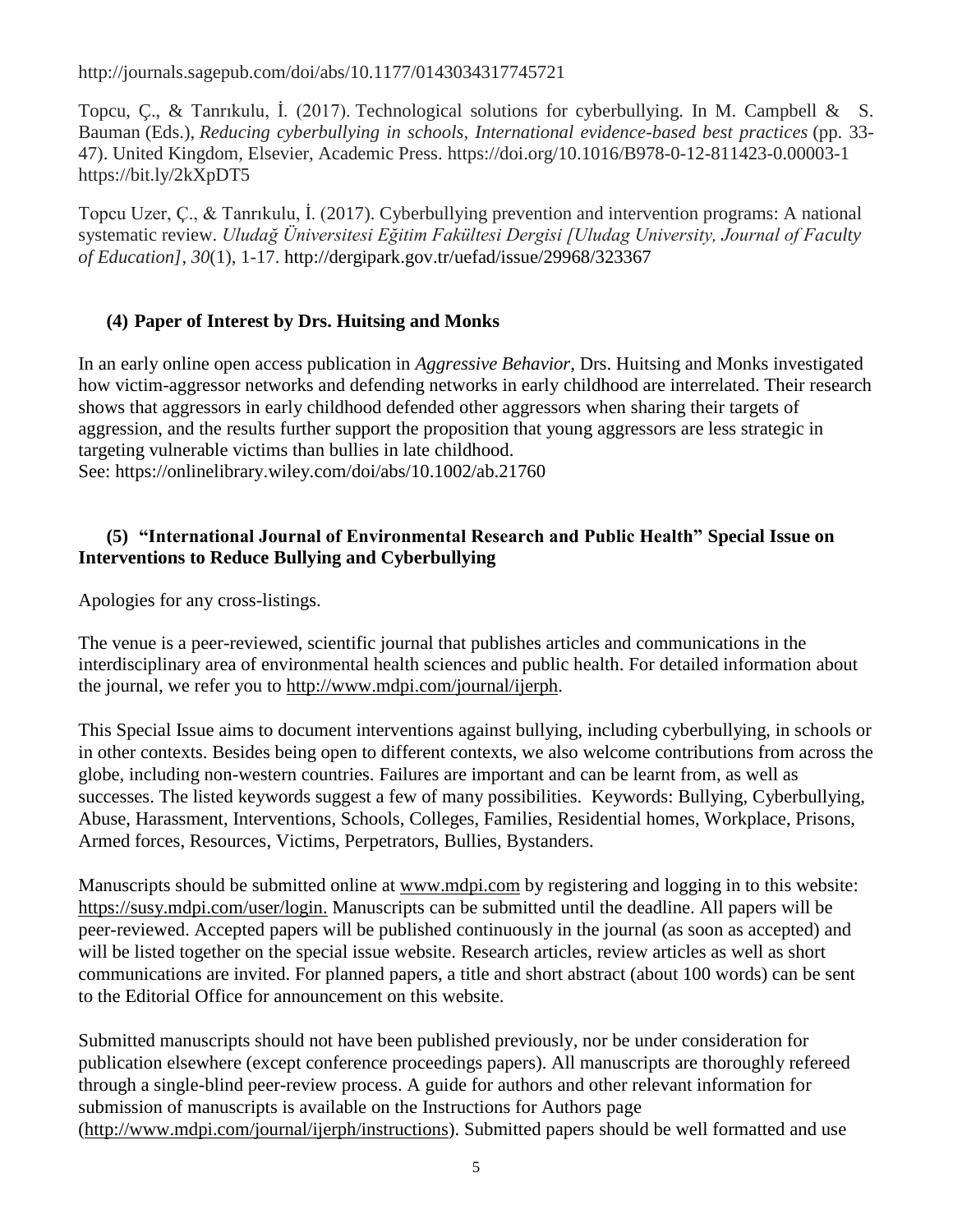good English. Authors may use MDPI's English editing service prior to publication or during author revisions.

# **(5) New Journal! "International Journal of Bullying Prevention"**

Dr. James O'Higgins Norman is delighted to inform you that the new International Journal of Bullying Prevention has now been launched and is accepting papers for review and inclusion. The Journal will be the leading space in which international researchers in the field of bullying prevention and intervention will be able to report on their research and as such we hope the journal will become a conduit for the international bullying research community. The first issue is slated for March 2019 and the journal will be published four times a year, with 5-6 articles in each issue.

IJBP will provide an interdisciplinary scholarly forum in which to publish current research on the causes, forms, and multiple contexts of bullying, as well as evolving best practices in identification, prevention, and intervention. The journal welcomes empirical, theoretical and review papers on a large variety of issues, populations, and domains. Since everyone is wanting to know what to do and what not to do, we also require authors to include meaningful relevant discussion on policy and actionable practice in schools, universities, communities, the workplace, and/or online.

The Editors-in-Chief will be Dr. Sameer Hindja and Dr. James O'Higgins Norman with an editorial board and a prestigious list of associate editors representing many years of experience in this field. The journal is published by Springer and is the official journal of the International Bullying Prevention Association. Further details on how to submit a paper for peer review can be found here:

https://www.springer.com/psychology/child+%26+school+psychology/journal/42380. Please consider using the journal and encourage your colleagues to!

To provide a little more specificity, we expect to receive papers on the following topics:

- Identification of important correlates, predictors, and outcome variables specific to bullying and cyberbullying
- Effective school- and community-based youth bullying prevention and interventions
- Effective workplace-based bullying prevention and interventions
- Effective cyberbullying prevention and interventions
- Methods for measuring key constructs in bullying prevention for use as prescriptive, descriptive, or outcome variables
- Evaluation of mediators and moderators of response to prevention and intervention methods
- Evaluation of outcomes of bullying prevention policy and programming
- Development and early evaluation of bullying interventions and preventions and treatment strategies
- Evaluation of web-based or app-specific cognitive and behavioral interventions to reduce bullying and cyberbullying
- Cross-cultural research on aggressors, targets, and interventions
- Meta-analyses
- Dissemination, training, and fidelity issues in bullying prevention, interventions, and treatment techniques
- Reviews of these topics that summarize and coalesce findings to inform next steps in research and practice